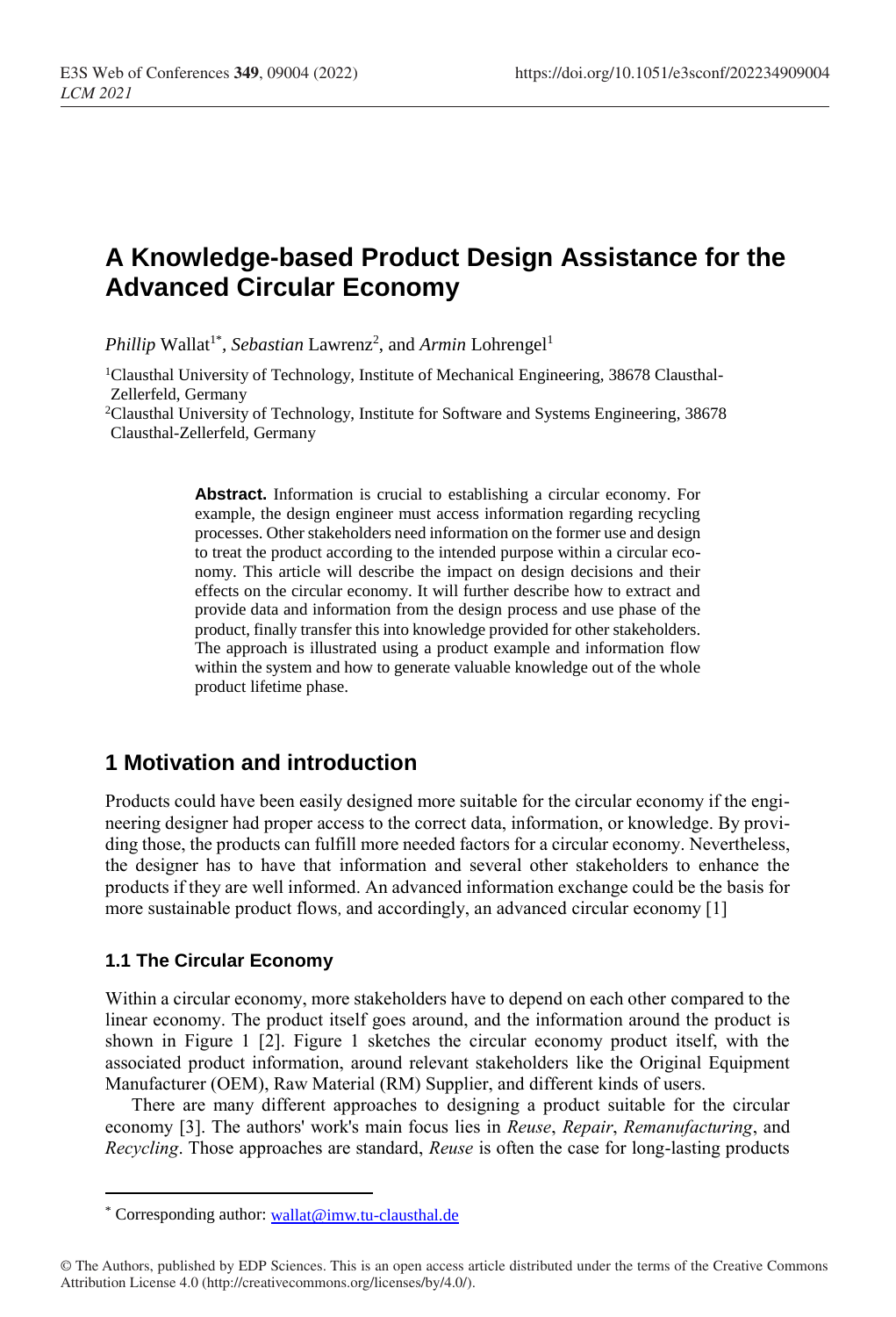(e.g. cutlery), more valuable investment goods are likely to be repaired by the user or company (e.g. cars). *Remanufacturing* can be a practical option for companies that produce machines with many parts where newer technology is possible for different modules (e.g. lathe). Recycling is important for all products since each product has to be recycled at some point. The other three approaches will prolong the core parts' lifetime of the product. The increased lifetime will also generate more information regarding each product within the circular economy. Hence, it is even more necessary to provide information to all relevant stakeholders.



**Figure 1 :** Overview of involved stakeholders for a circular economy (CE) product. [2] *RM: Raw Material; OEM: Original Equipment Manufacturer; : Information regarding the product.*

#### **1.2 Problems and Objective to Promote the Circular Economy**

As already pointed out in our previous work, the necessary information is often available, but the motivation to exchange this information is missing for several reasons [2]. Exemplary reasons are missing incentives, protecting internal company secrets, or even the fact that dynamic information is not tracked and stored. This problem leads to a knowledge gap inside the circular economy and limits the implementation of the circular economy at several points. Products are not designed for the circular economy when the engineers do not understand the requirements of a recycler or recycler has no access to information about used materials inside a product. The same problems appear for best practices examples and other stakeholders like a repairer or remanufacturer. In conclusion, one of the main problems for the circular economy is *the lack of information* between all stakeholders.

Accordingly, this paper aimed to present a knowledge-based product design assistance to circulate information and knowledge between all stakeholders in the circular economy. The rest of the paper is structured as follows: Section 2 presents the overall approach of a knowledge-based product design assistance, while Section 3 concludes the paper.

## **2 A knowledge-based Product Design Assistance for the Advanced Circular Economy**

The systematic approach to developing products considers important information at specific points within the process. Crucial points are sketched in the following subsections.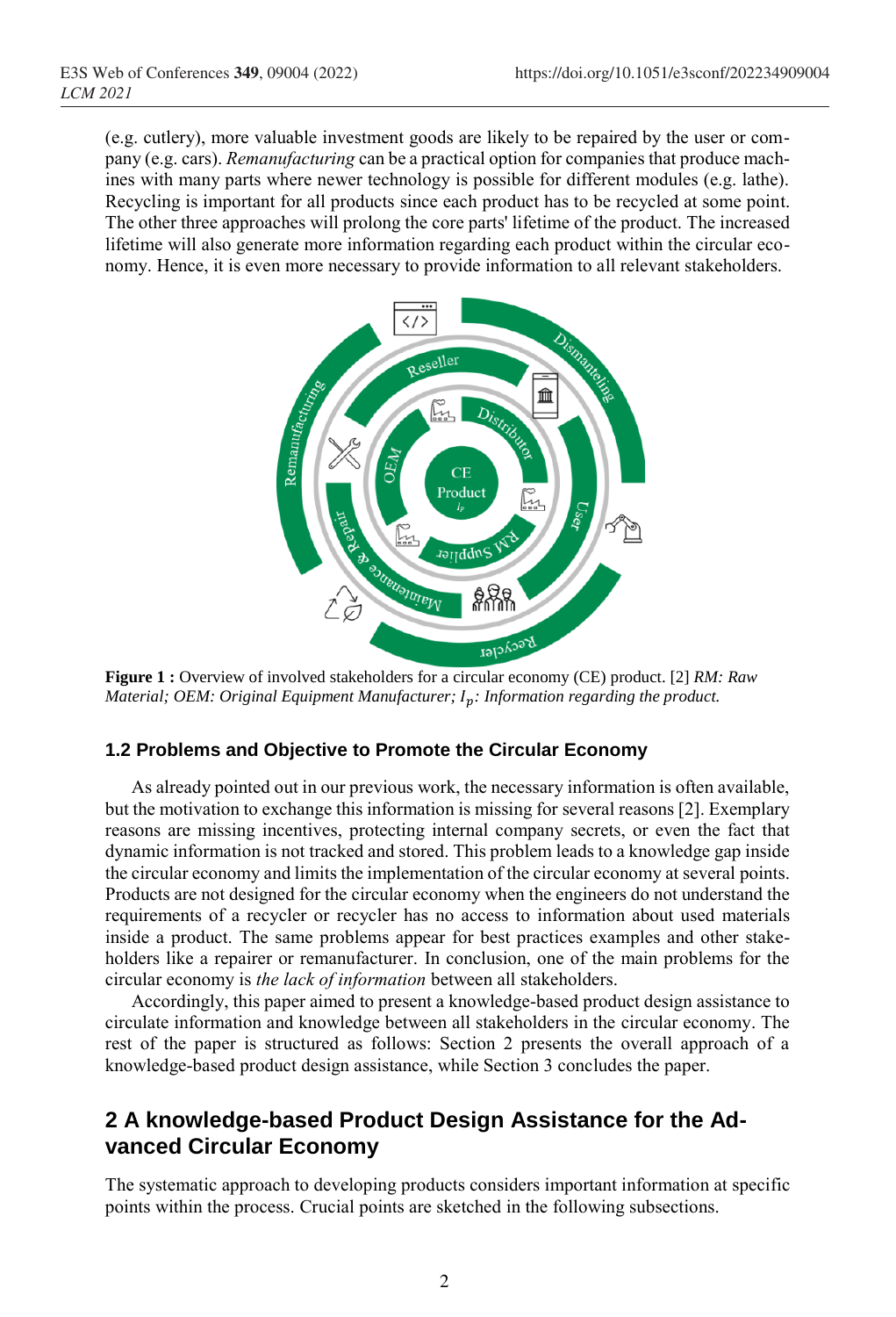#### **2.1 A Database to assist the Design Engineer with Information**

The database development focuses mainly on chemical elements, materials, joint technology, and recycling technology. The different factors are influencing each other. Mechanical recycling technique (e.g. sorting) can separate materials from each other based on their physical properties. Recycling process technology can extract certain materials from a material mix regarding their chemical properties [4]. Some of the existing material combinations will increase both processes' difficulty or even prevent. That increases the needed monetary resources to extract secondary materials, leading to higher prices, causing the recycled secondary materials to be less competitive to virgin materials.



**Figure 2 :** Overview of the developed database with a structure for a simplyfied lathe as example. *(Note : Work on the database is still in progress.)*

The example from the database, shown in Figure 2, shall assist the design engineer in developing circular products. Since the design engineer is generally the first to work on a certain product, one might assume the first data are generated. Nevertheless, the engineer has to design the product for a circular economy and therefore have access to certain information. This is especially true for the existing recycling technology and which restrictions those might have, for example necessary separation of certain materials. The limits of the recycling technology are directly linked to the possible useable materials and joint technologies between parts and assemblies; for a product to fit into a circular economy.

As mentioned in Section 1.1, multiple approaches to designing a circular economy product exist.

More complex products than the aforementioned simple product could have various materials, making the recycling process more complicated. Furthermore, certain modules could have been designed for another circular approach, like the design for *Reuse* or *Repair*. It might not be evident for the recycler which part/module is designed for another approach than recycling. This will lead to unnecessary recycling because there are well-useable parts that do not have to be destroyed in their existing shape to reproduce them for the next product, in the same shape (see Figure 2, e.g. the machine bed of the lathe). This unnecessary recycling would result in negative effects regarding the aim of a circular economy.

In addition to these possible complications for the recycler, further problems also arise for the owner, user, reseller, or remanufacturer of a product. By gathering information regarding each individual product – not just a product, but every single unit of the product – in a central marketplace, the stakeholder will have access to the needed information to handle the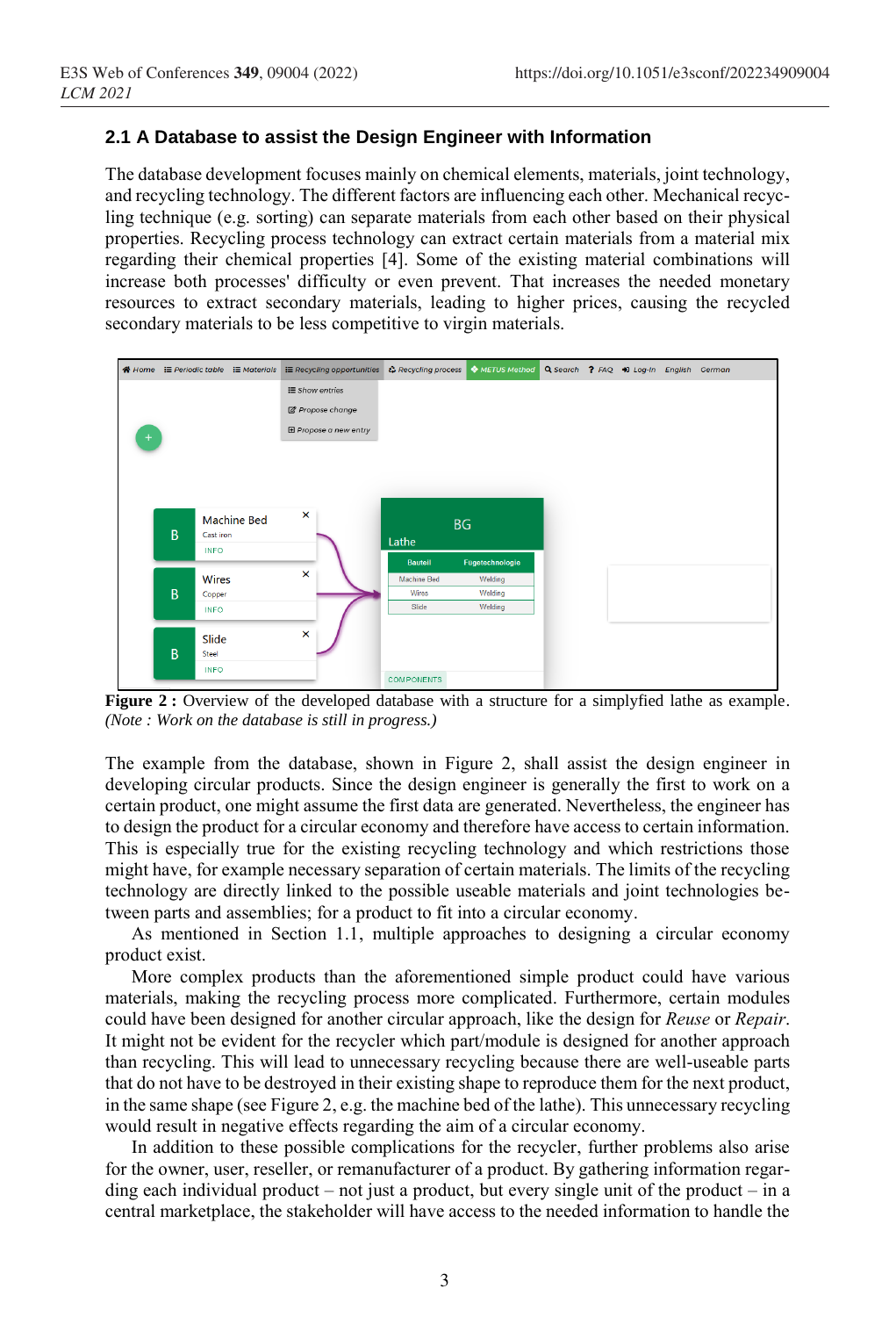product according to the aim of the circular economy and also fulfill the intended product strategy the engineering designer had in mind while creating the product.

#### **2.2 Extracting the information to provide Knowledge for Stakeholders**

The generated knowledge can be used for different scenarios or use cases and differs from the context and specific stakeholder. A repairer could use information about a product's current state to generate knowledge for a repair process. On the one hand, a user needs different information about a product to keep maintenance cycles and use his product as long as possible. On the other hand, a recycler needs information about the components and materials of a product to learn about the recycling processes. A design engineer needs information from a recycler to design more sustainable products. Figure 3 shows a holistic approach for such a system.



**Figure 3:** Knowledge-based Product Design Assistance System

#### **2.3 The Value of the Knowledge for the Stakeholders within an Information Marketplace**

The literature defines the terms data, information, and knowledge differently. A common understanding is the **D**ata, **I**nformation, **K**nowledge, and **W**isdom (DIKW) [5] pyramid as shown in Figure 4. While data are unstructured information, information is the structured base for knowledge.

Knowledge can be gained based on the extracted information as described in the DIKW pyramid [5] as shown in Figure 4. However, the knowledge depends on different stakeholders' information, who are often unwilling to share their information. This unwillingness to share information creates information gaps within the circular economy [2].

A bridge to overcome these information gaps is a data or information marketplace. An information marketplace provides a legal framework to share information between different stakeholders [6] and therefore creates incentives to these stakeholders to share their information [7]. The idea of an information or data marketplace to bridge the information gaps inside the circular economy was already further described in some previous work, such as: [1], [2], [7], and [8]. Furthermore, as introduced before, the knowledge-based product design assistance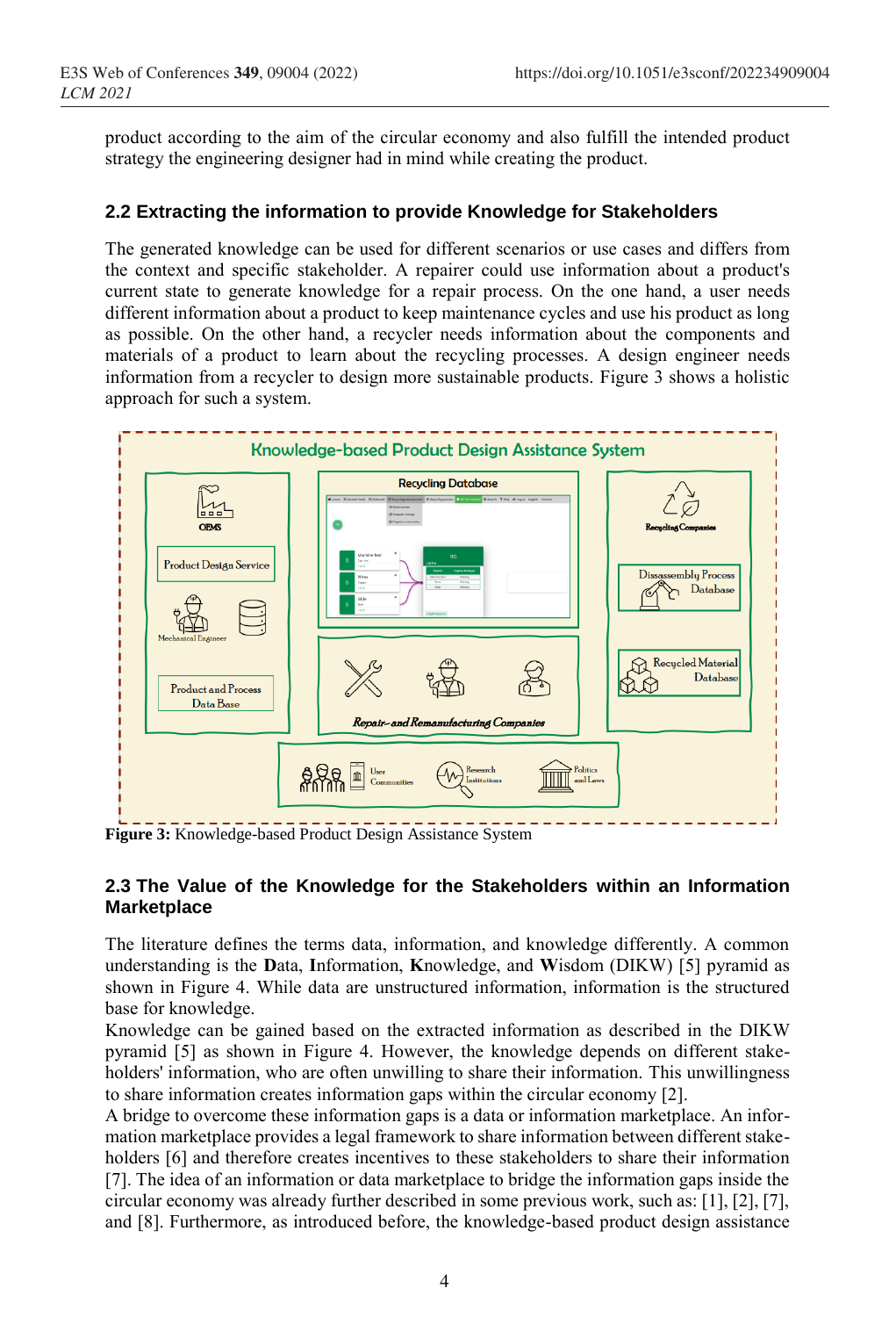system and the information marketplace build the valuable combination to achieve an advanced circular economy.



**Figure 4:** DIKW pyramid based on [5]

#### **2.4 Example**

A simple example shall now show how the database can not only aid to establish a circular economy but also how each affected stakeholder can benefit from it. By referring to the lathe example from Figure 2, three exemplary parts are listed. The machine bed, the slide, and wires. The lathe itself shall be designed for R*emanufacturing*, the machine bed for *Reuse*, wires for *Repair*, and the slide for *Recycling*.

Some of the stakeholders from Figure 1 are directly involved in the lathe's use phase. The user has to know which parts are designed for which particular circular approach. Especially if the part is meant to be repaired or recycled, this information must be transferred from the OEM to the user. Later on, after the use phase, the remanufacturer – who might be the OEM again – also has to know what parts were exchanged when and how many operating hours the total machine was in use; so the lathe can be remanufactured accordingly. Again information has to be transferred or be available for a variety of stakeholders. The slide then might be recycled, the recycler will know from his experience it is made out of steel. However, highly specified steel consists out of different alloy materials. By knowing the exact elements within the slide, the recycler can treat the slide more efficiently.

As seen in this example, the circular economy can be assisted by sharing knowledge about the product—static information and dynamic information [2]. The refurbished lathe will also inherent pre-remanufactur product life information. This is important for the reseller; as an example for another benefiting stakeholder.

## **3 Conclusion and Outlook**

This paper aimed to present a knowledge-based design assistance system based on information to achieve an advanced circular economy. While a vast amount of data and information are theoretically available to create such a system, there are still barriers, as discussed in section 2.3. One main barrier is the lack of information between different stakeholders inside the circular economy. We presented an information marketplace that provides a legal framework and incentives to share information, to overcome this lack of information. The database was developed while considering various typical engineering matters. Joint technology is discussed in [9], engineering material in [10], economic influences in [11], and embedment within the design process is further described in [12].

In the next steps, an interface between the engineer design database and the information marketplace will be developed to assist further the communication and exchange of